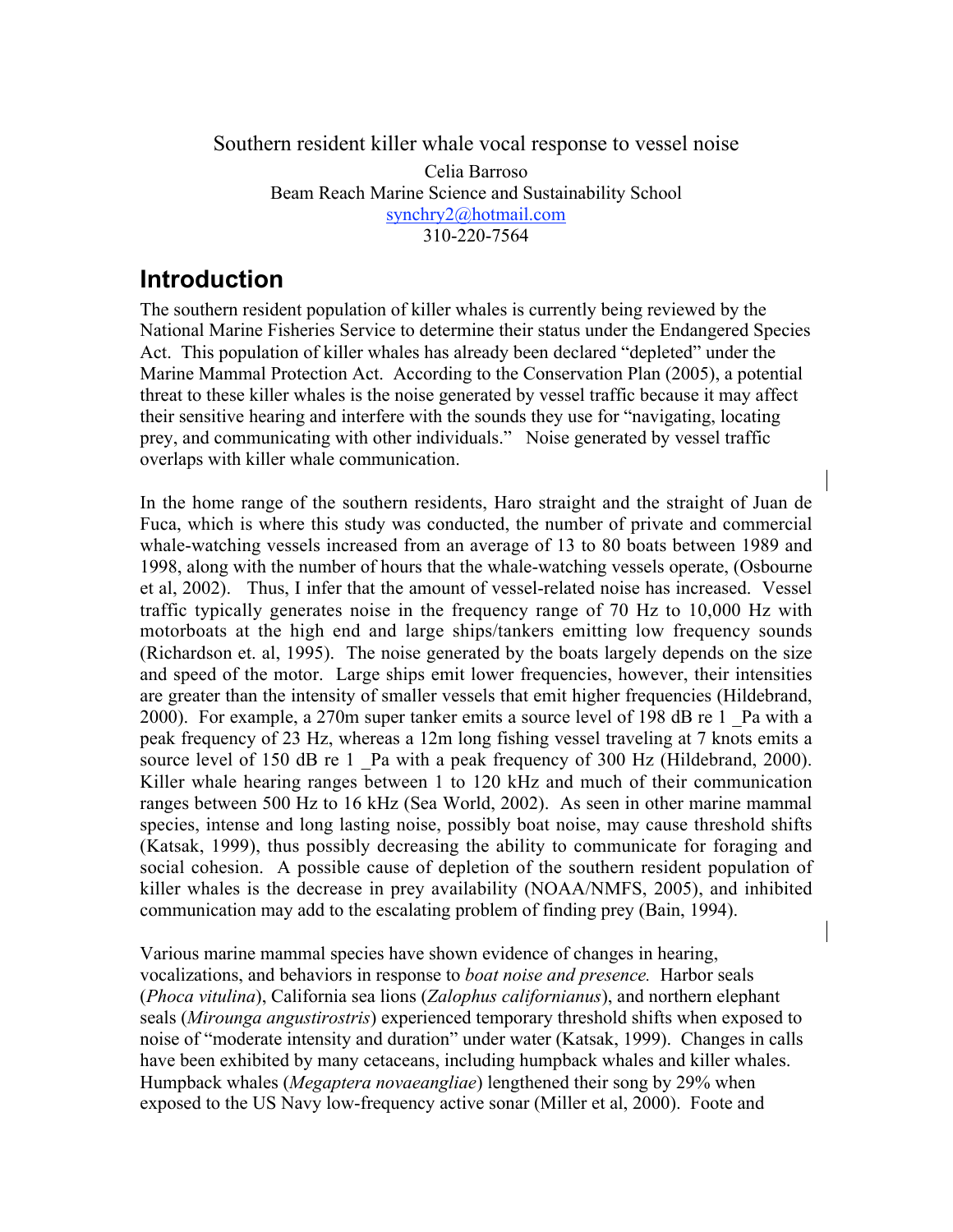Osborne (2004) found that the southern resident orca population increased the duration of their calls by 10-15% as vessel traffic increased over three decades. However, the northern resident population of killer whales did not exhibit changes in call duration in response to vessel noise (Talus, 2000). Talus (2000) did find that average frequencies of N4 and N5 northern resident calls were significantly different with vessel noise than without, indicating that a greater range of frequencies were used in the absence of boat noise. In addition to modification of acoustic behaviors, killer whales exhibited avoidance behaviors when approached by 'leapfrogging' vessels, which emit louder noise when motoring faster than whale watching boats that slowly parallel the orcas, indicating that the whales were disrupted by the presence of these boats (Williams, 2002).

While the southern resident killer whales have increased the duration of their dominant calls possibly in response to increasing vessel noise over 30 years (Foote et. al., 2004), it is unknown if they make short term, daily changes to their calls in response to vessel noise. With an increasing number of whale-watching boats and commercial ships, orcas possibly modify the duration of their dominant calls in response to short-term vessel noise exposure. I expect that the southern resident killer whales increase the duration of S1, S16, and S19 calls as vessel noise increases.

## **Materials and Methods**

### *Technology and Setup*

In collaboration with five other students and two Beam Reach professors, I recorded Southern Resident killer whale vocalizations in the waters off the west and south side of San Juan Island, Washington using a single International Transducer Corporation (ITC) hydrophone with a frequency response between 80Hz and 22kHz over a period of 19 days beginning October 3, 2005 and ending October 21, 2005. We connected the hydrophone to a high impedance instrumentation amplifier that offers a gain of x1 or x10. We used a Marantz PMD 660, a digital recorder, at a digitizing rate of 44.1kHz to record the sounds onto a compact flash card and then transferred the files to a computer for analysis.

#### *Surface Observations*

When killer whales were present I made observations every five-to-ten minutes noting the time, number of vessels within sight, the types of vessels (c.f. whale watching, fishing, large ships), and any vessels that were motoring.

### *Call Analysis*

Through a procedure similar to Foot et. al. (2004), I used OrcaSound Analyzer to listen to sound files, create spectrograms, and identify the dominant call of each pod (S1 for Jpod, S16 for K-pod and S19 for L-pod) based on Johns Ford's call classification (Ford, 1987). Foote et. al., however, referred call classifications determined by Osbourne and Hoelzel and the calls are named call 1, call 6 and call 3 respectively. Foote et. al. (2004) compared call duration, measured to the nearest 0.01s, in the presence or absence of boat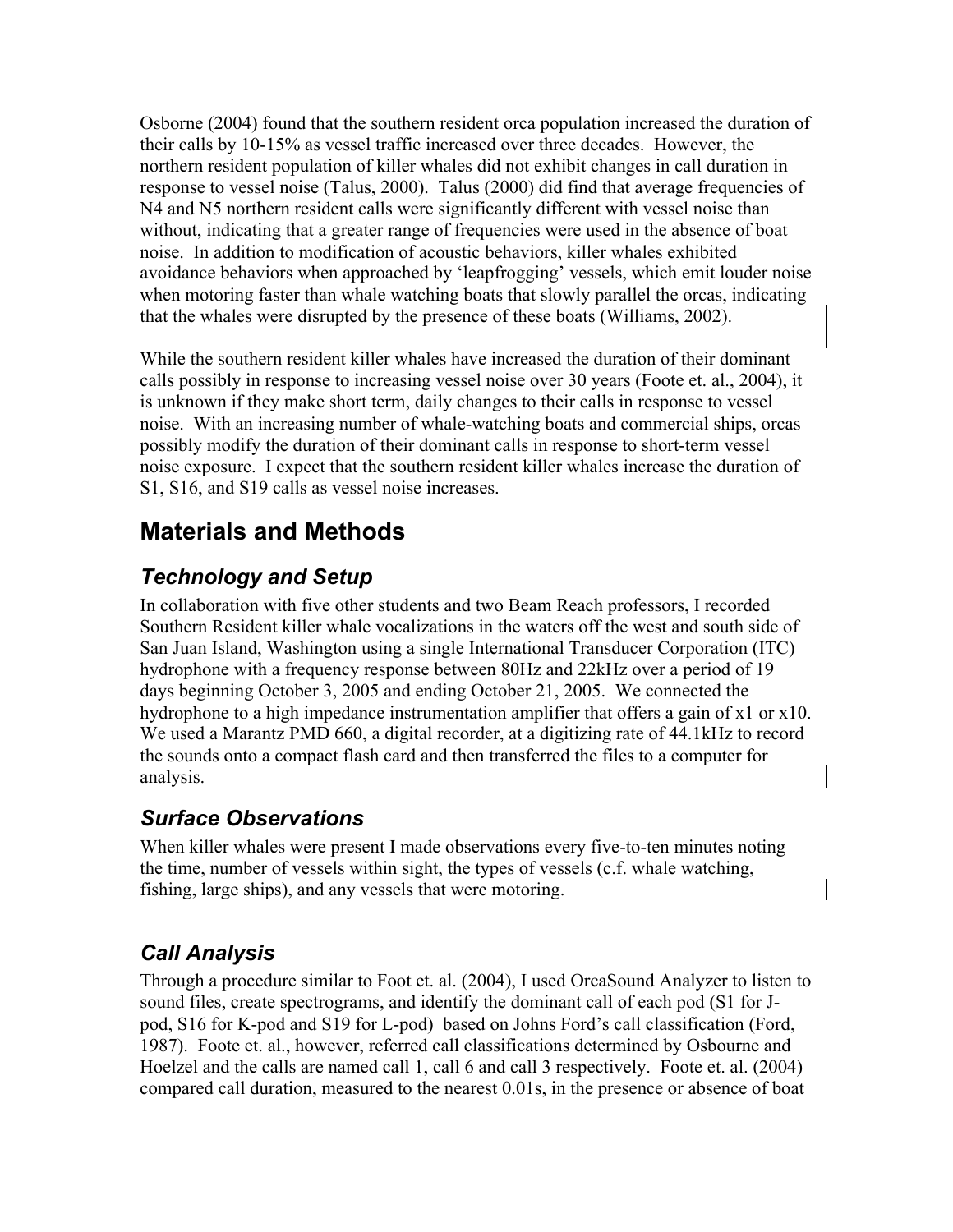noise during the periods 1977-81, 1989-92, and 2002-03 to determine changes in call duration in response to increasing whale-watching traffic. I recorded many vocalizations in the presence of vessels (commercial ships included) over a short period of 19 days but made few recordings at times when vessels were absent due constraints, such as long commercial whale watching trips and uneasy tracking of whales at night.

I used OrcaSound Analyzer to view the spectrogram with an FFT size of 1024 samples. Because the fundamental and first harmonics of many calls were masked by background noise, I measured the duration of second harmonic for S1 and S16 calls (Figure 1a, 1b), the duration third harmonic for the low frequency component of S19 calls (Figure 1c) and the first harmonic of the high frequency component (Figure 1d). These harmonics were often less masked by the present boat noise. I determined the duration of the indicated harmonic to the nearest 0.01 seconds after adjusting the spectrogram gain to minimize masking of the harmonic by background noise in the spectrogram display. I categorized the calls according to the presence or absence of vessels and I did not include our research vessel, the Gato Verde, in determining presence of vessels because the engines were off during observations.



Figure 1. Spectrograms with white ovals indicating which harmonics are measured for a) S1, b) S16, c) S19 low frequency component, and d) S19 high frequency component.

#### *Statistical Analysis*

I used a two-sample t-test to compare the mean duration of S1 calls in the presence versus absence of boats  $( =0.05)$ .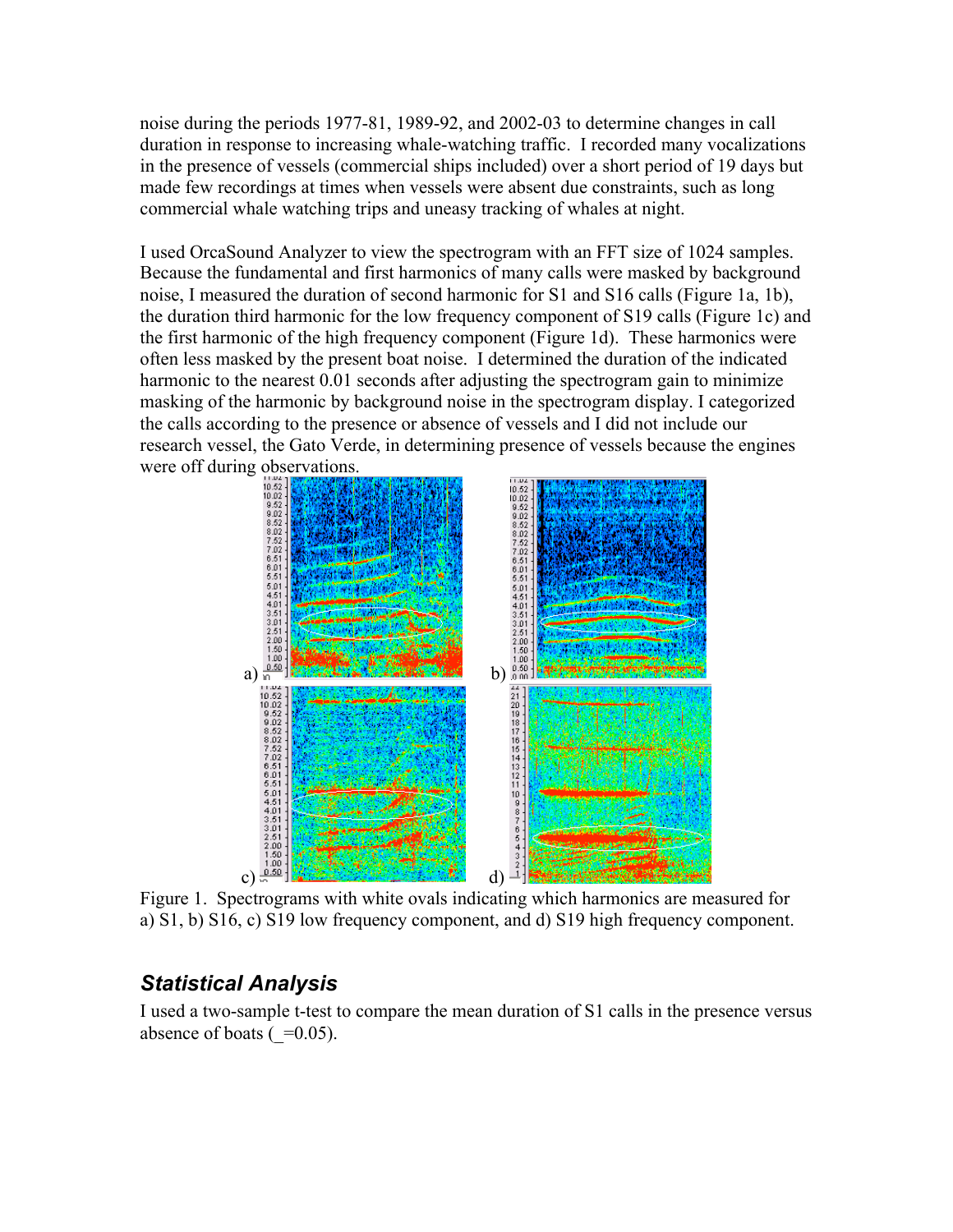# **Results**

I found no significant difference between S1 calls in the presence of vessel and S1 calls in the absence of vessels  $(T=0.50, P=0.621)$ . While not statistically different, in the presence of boat noise, the mean S1 call duration  $(x = 1.17 \pm 0.29)$  was higher than without boats present  $(x = 1.11 \pm 0.37)$  (Figure 2). There is a weak correlation between the number of vessels present and duration of the second harmonic of S1 calls (Figure 3). With one boat present, the call duration focused at approximately 1.0s while call duration ranged between 1.43s to 1.69s when four to seven vessels were present (Figure 3).



 Figure 2. S1 mean call duration in the Figure 3. S1 call duration versus the presence of vessels ("with vessels") and number of vessels present. absence of vessels ("without vessels").





 Figure 4. Mean call duration of S16, S19 low frequency components, and S19 high frequency components with vessels present.

I did not find S16 and S19 calls that could be quantified using the methods stated above and thus did not have comparisons to make. I found that the mean S16 call duration is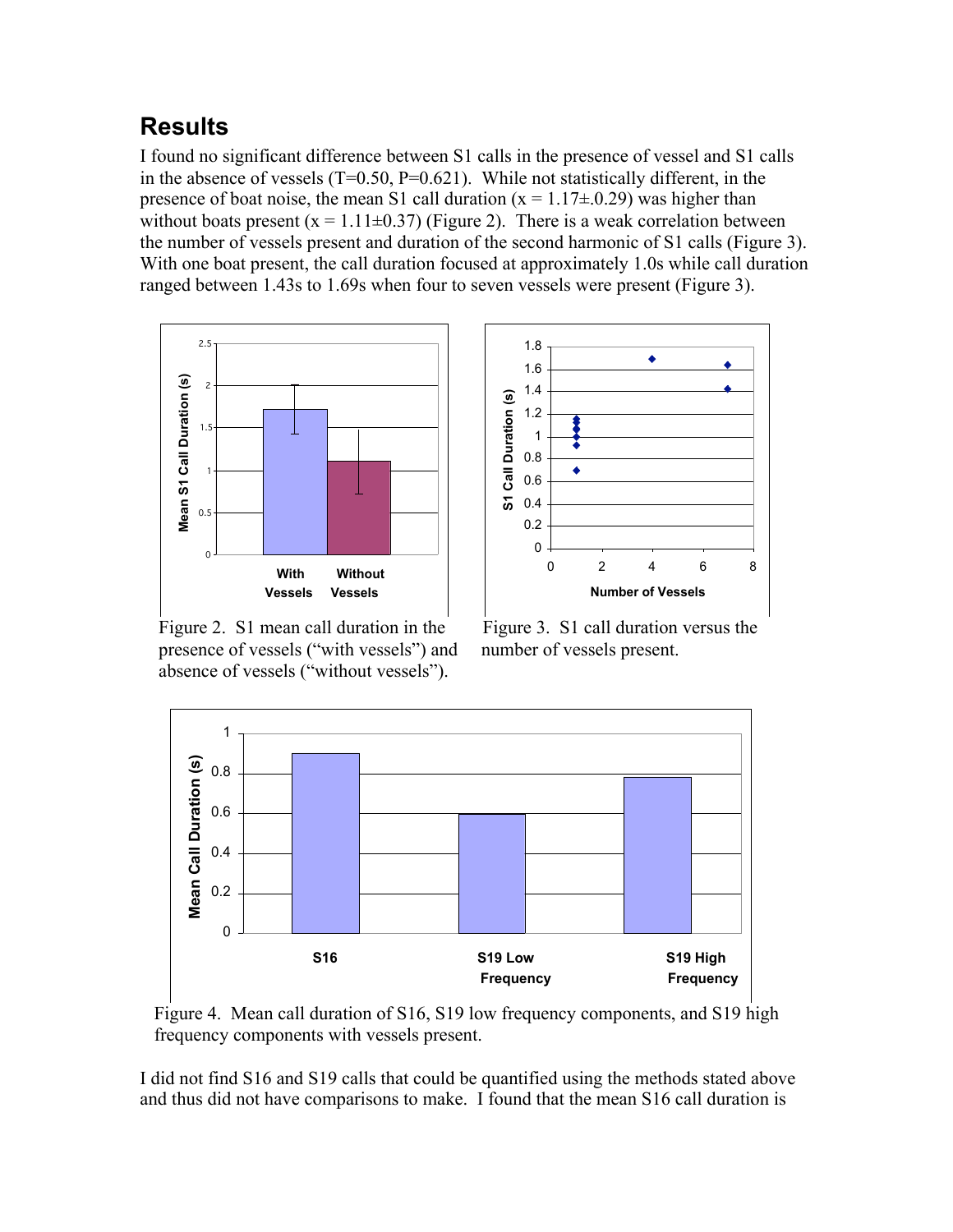$0.90\pm0.21$ s, mean S19 low frequency component is  $0.60\pm0.21$ s, and the mean S19 high frequency component duration is 0.78±0.27s.



Figure 5. a) Foote et. al. results for S16 calls. The bar on the right is the mean S16 call in the presence of whale-watching boats for the 2001-2003 period, b) the mean S16 call in the presence of vessels that I calculated.

## **Discussion**

Southern resident killer whales have increasingly been exposed to anthropogenic noise over the past three decades (Foote et. al., 2004). Studies on any effects that this may have on the marine environment have only recently intensified. With this population of killer whales possibly being listed as endangered many steps will need to be taken to ensure their survival. Understanding their vocal response to man-made sound is one step toward helping the southern resident population increase.

S1 calls were longer in the presence of vessels indicating a possible change in duration due to vessel noise. However, the difference was statistically insignificant. Perhaps with more recordings over a longer period of time it would be possible gain a better understanding of the differences, or similarities, in call duration when vessel noise consumes the marine environment. Foote et. al. (2004) discovered that in the period between 2002-2003 there was a significant difference between the average call duration of S1 with whale-watching vessels present and absent. This indicates that there may be a threshold level of background noise before that needs to be reached before killer whales begin changing their vocalizations and that it may have been reached by 2002 (Foote et. al., 2004).

I did not compare the call duration of S16 and S19 in the presence and absence of boat noise. However, I calculated a mean call duration of S16 calls in the presence of vessels to be 0.90±0.21s which is similar to the mean calculated by Foote et. al (2004) (Figure 5). I, unlike Foote et. al., did not distinguish if the S16 calls were made specifically by Kpod, or by L-pod. This could also be a source of error because killer whales from different pods may make the same call with some small differences. Because I was unclear on what component of the S19 was measured in the experiment conducted by Foote et. al. I was unable to make a comparison between the mean I calculated and the mean they calculated. In the future, work could be done during the peak whale-watching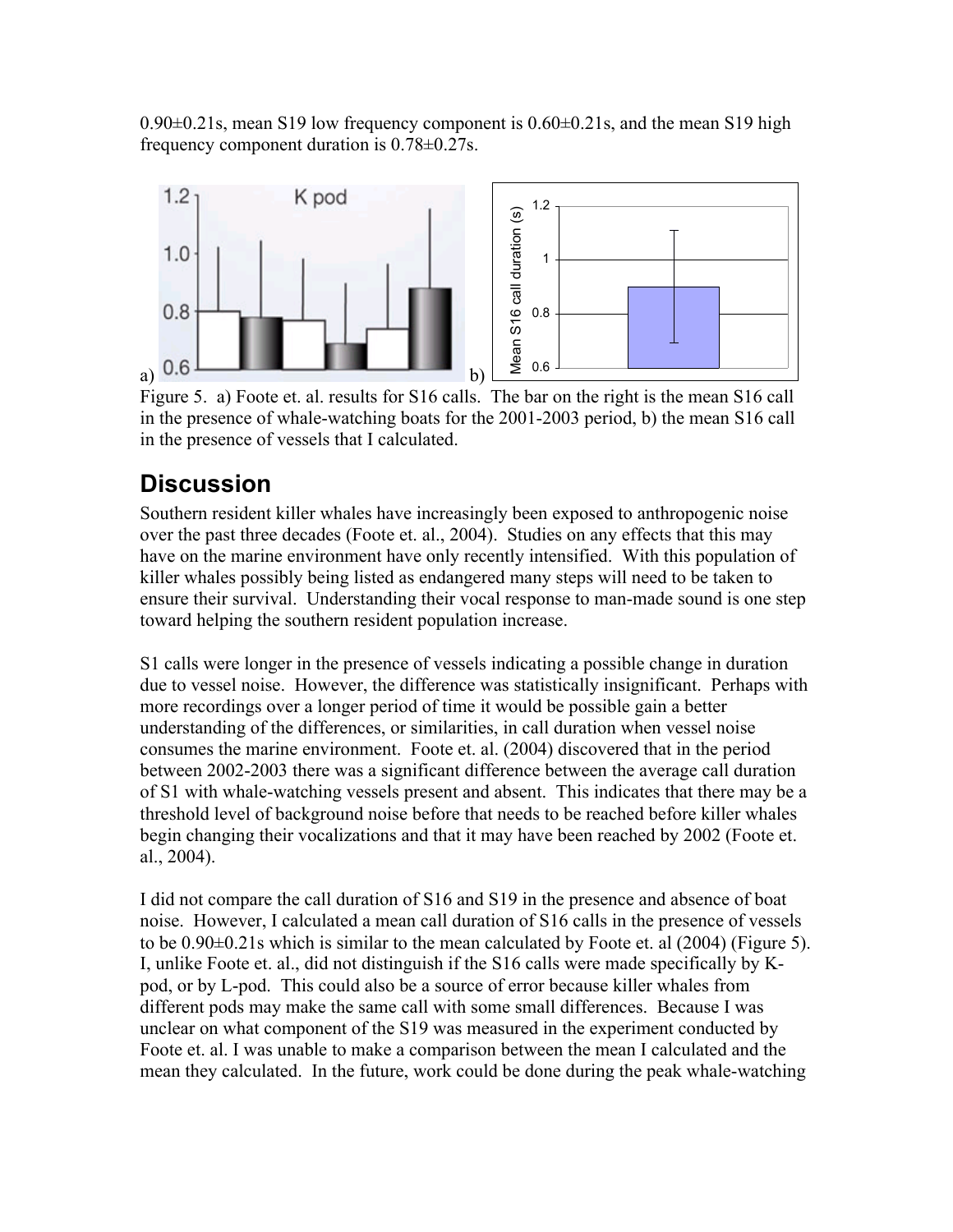season and finding more opportunities of recording killer whale calls without vessel noise in the background and making comparisons between the two situations.

#### *Problems*

The whale watching season consists of the summer months, usually ending in October. However, the whale-watching season has increased and the yearly time of boats with the whales has increased significantly (Osborne, pers. comm.). On an average day during the whale-watching season 30 boats may surround a group of killer whales (Koski, pers. comm.). We conducted our research in October when much of the whale-watching industry has regressed until the following year. Therefore, I may not have gathered recordings that will depict an accurate relationship between killer whale calls and vessel noise. Results may also have been distorted by other abiotic factors.

Like many animals, southern resident killer whales may have daily changes in activity and changes in their calls may depend on the time of day. Because the recordings I examined were not recorded over a 24 hour period I am unable to exclude the possibility duration changes being caused by killer whale activity and not by vessel traffic. The recordings that yielded results regarding S1 call duration were taken from only four different days. It is possible that the southern resident killer whales made changes in call duration in response to the day (temperature, lighting, time) and not only vessel noise. SRKWs also exhibit a variety of behaviors and activities throughout a day, such as traveling, socializing, foraging, and resting (Ford et. al., 1994). Perhaps SRKWs change the duration of their calls when engaged in the various activities just mentioned and not in response to boat noise.

# **Acknowledgements**

I would like to thank the following people: Beam Reach board of directors for making sure that we, the students, were well taken care of in our incredible journey, Dr. Scott Veirs for his amazing effort and ability to keep me motivated, Dr. Val Veirs for inspiring me to push my limits and simplifying the most complicated physics, my fellow classmates (Laura Christoferson, Courtney Kneipp, Wilfredo Santiago, Brett Becker, and Nicole Lee) of which, without, I would not have completed my research, my cabinmate Laura Christoferson who motivated me to take on new tasks, to Leslie Veirs who made a wonderful foster mother for these 10 weeks, my family for making sacrifices to allow me to follow my dream, and John Ishigami for wanting me to go on a journey that led toward making many of my dreams come true.

### **References Cited**

Foote, A., R. Osborne and A. Hoelzoel. 2004. *Whale-call response to masking boat noise*. Nature, 428: 910.

Ford, J. K. B., G. M. Ellis, and K. C. Balcomb. 1994. Killer whales: the natural history and genealogy of Orcinus orca in British Columbia and Washington State. UBC Press, Vancouver, British Columbia.